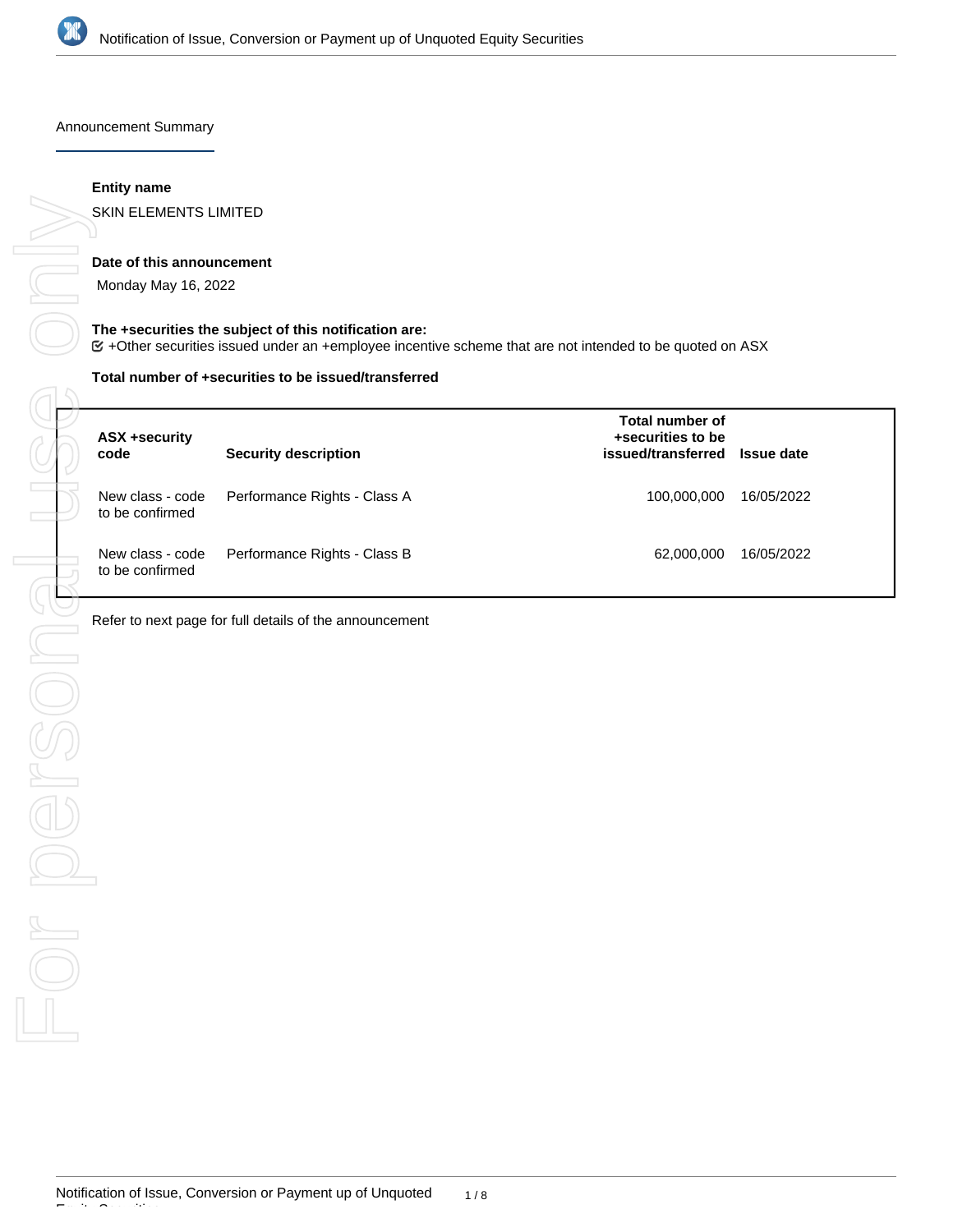

Part 1 - Entity and announcement details

# **1.1 Name of entity**

SKIN ELEMENTS LIMITED

We (the entity named above) give notice of the issue, conversion or payment up of the following unquoted +securities.

**1.2 Registered number type**

ABN

**Registration number**

90608047794

**1.3 ASX issuer code**

SKN

**1.4 The announcement is** New announcement

**1.5 Date of this announcement**

16/5/2022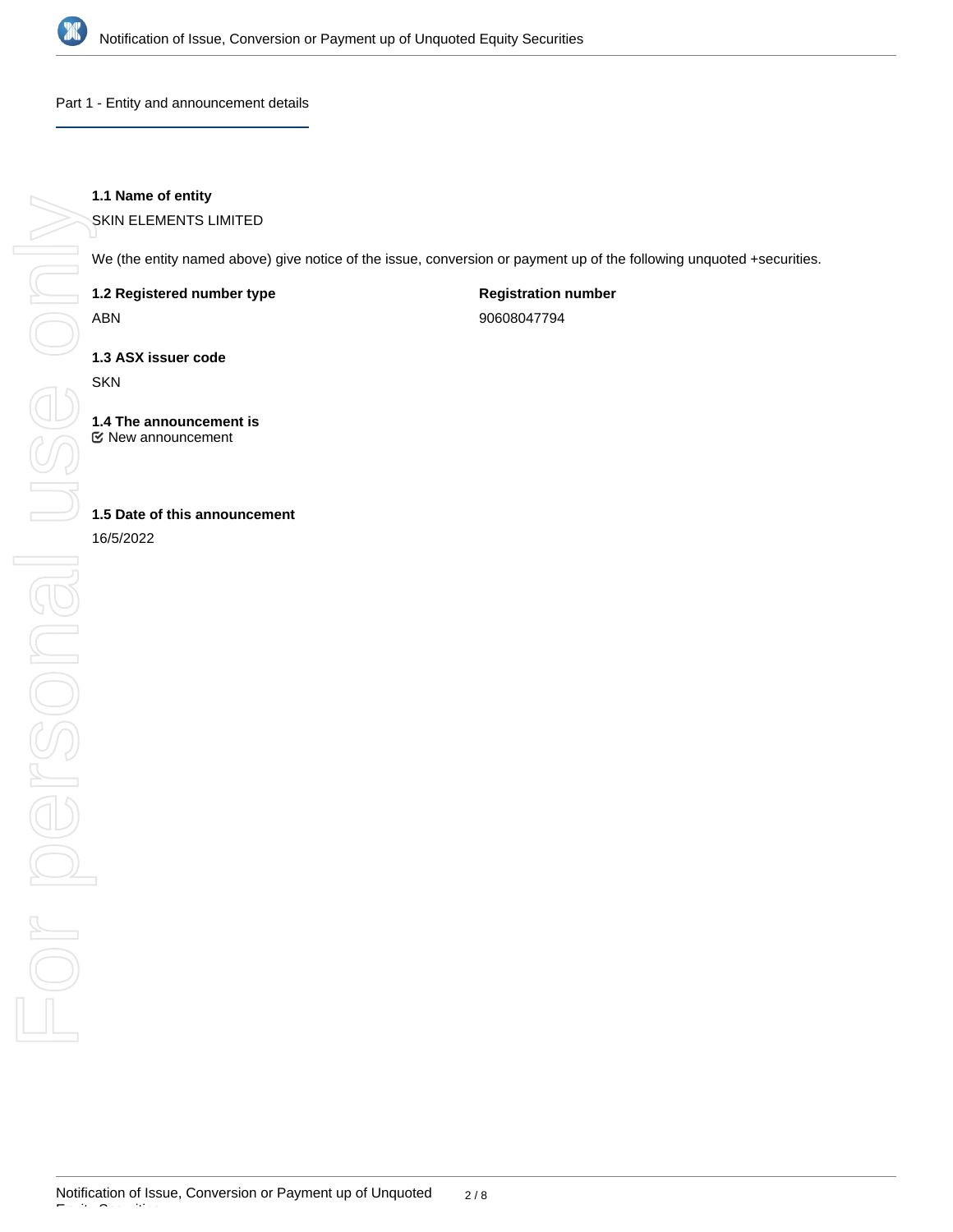

#### Part 2 - Issue details

### **2.1 The +securities the subject of this notification are:**

 $G$  +Other securities issued under an +employee incentive scheme that are not intended to be quoted on ASX

# **which:**

does not have an existing ASX security code ("new class")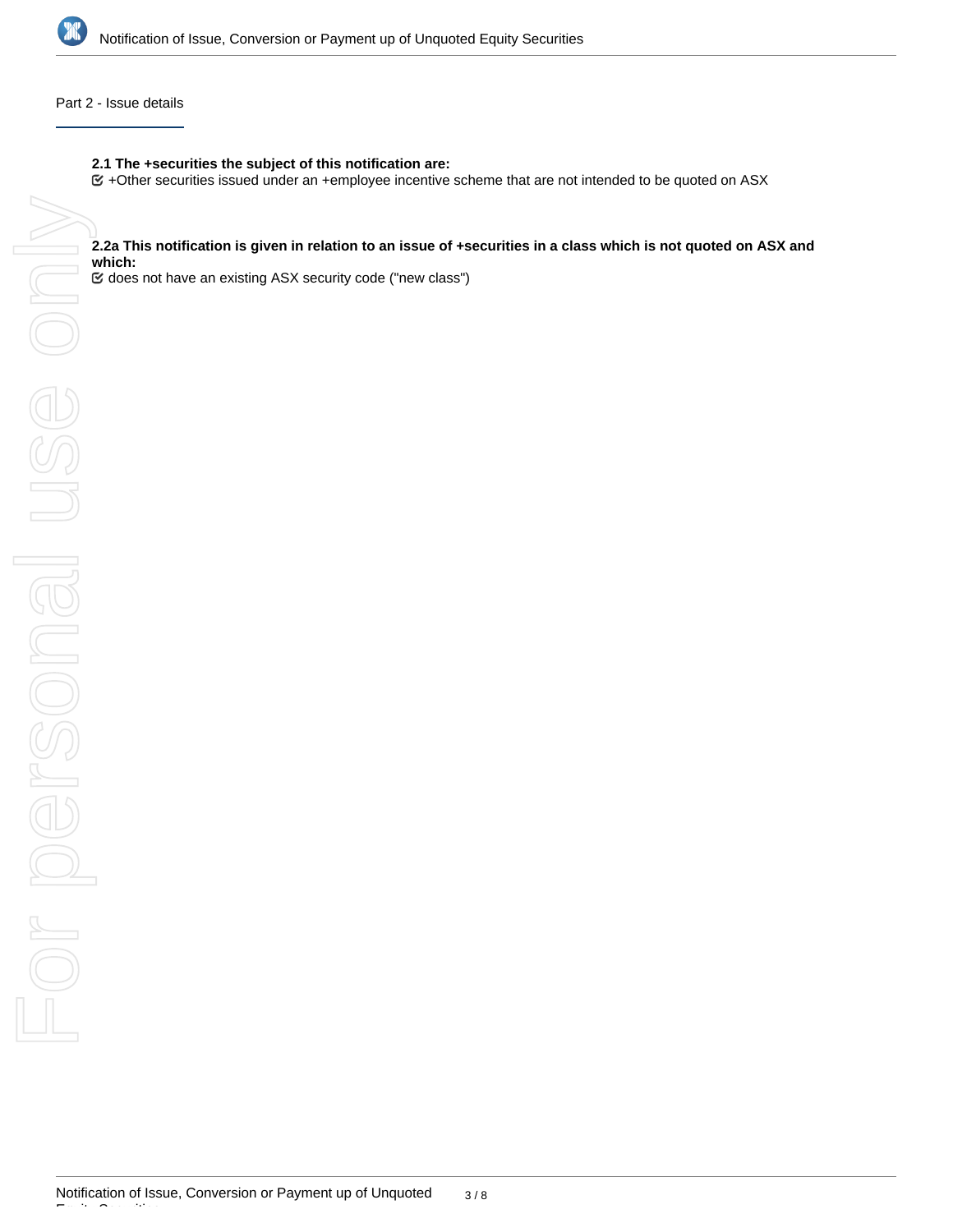

Part 3C - number and type of +securities the subject of this notification (new class) where issue has not previously been notified to ASX in an Appendix 3B

| <b>ASX +security code</b>        | +Security description                                                                             |                              |
|----------------------------------|---------------------------------------------------------------------------------------------------|------------------------------|
| New class - code to be confirmed |                                                                                                   | Performance Rights - Class A |
| +Security type                   | <b>ISIN code</b>                                                                                  |                              |
| Other                            |                                                                                                   |                              |
| 16/5/2022                        | Date the +securities the subject of this notification were issued                                 |                              |
| $\mathfrak{C}$ Yes               | Will all the +securities issued in this class rank equally in all respects from their issue date? |                              |
|                                  |                                                                                                   |                              |
| $\mathfrak{C}$ Yes               | Were any of the +securities issued to +key management personnel (KMP) or an +associate?           |                              |
|                                  | Provide details of the KMP or +associates being issued +securities.                               |                              |
| Name of KMP                      | Name of registered holder                                                                         | <b>Number of +securities</b> |
| Peter Malone                     | Sovereign Empire Pty Ltd                                                                          | 50,000,000                   |

| Leo Fung     | MGold Pty Ltd                           | 25,000,000 |
|--------------|-----------------------------------------|------------|
| Craig Piercy | <sup>'</sup> Sovereign Equities Pty Ltd | 25,000,000 |

#### **Please provide a URL link for a document lodged with ASX setting out the material terms of the +securities being issued.**

[www.skinelementslimited/](http://www.skinelementslimited/)investors/annualgeneralmeeting 25-3-2022

#### **Please provide a URL link for a document lodged with ASX detailing the terms of the +employee incentive scheme or a summary of the terms**

[www.skinelementslimited/](http://www.skinelementslimited/)investors/annualgeneralmeeting 25-3-2022

#### **Any other information the entity wishes to provide about the +securities the subject of this notification**

Equity Securities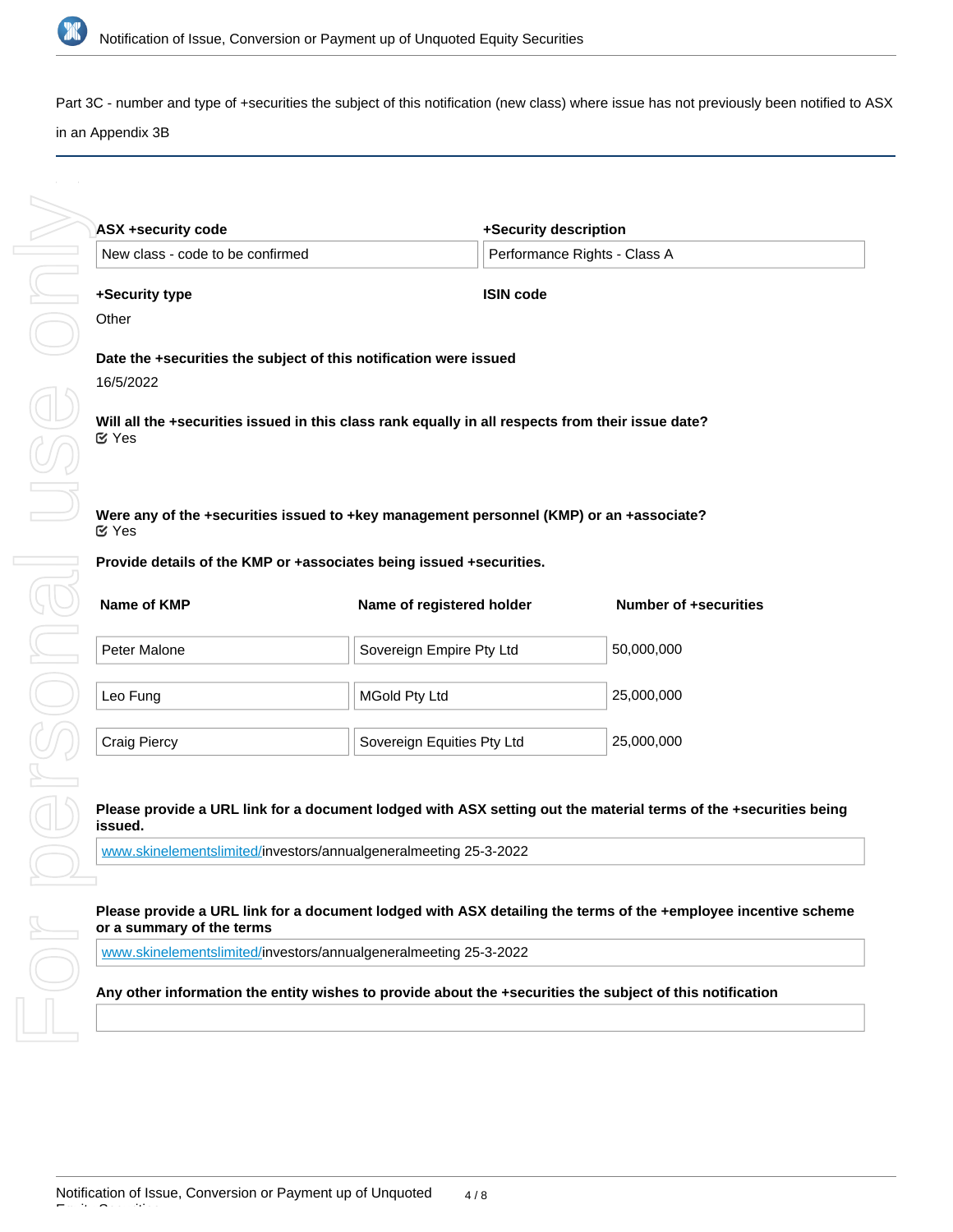

Issue details

# **Number of +securities**

100,000,000

| ASX +security code                                     |
|--------------------------------------------------------|
| New class - code to be con                             |
| +Security type<br>Other                                |
|                                                        |
| Date the +securities the su<br>16/5/2022               |
| Will all the +securities issu<br>M Yes                 |
|                                                        |
| Were any of the +securitie<br><b>MYes</b>              |
| <b>Provide details of the KMP</b>                      |
| Name of KMP                                            |
| Peter Malone                                           |
| Phil Giglia                                            |
| Lee Christensen                                        |
| Please provide a URL link                              |
| issued.                                                |
| www.skinelementslimited/in                             |
| Please provide a URL link<br>or a summary of the terms |
|                                                        |

| ASX +security code               | +Security description                                                                   |                              |
|----------------------------------|-----------------------------------------------------------------------------------------|------------------------------|
| New class - code to be confirmed |                                                                                         | Performance Rights - Class B |
| +Security type                   | <b>ISIN code</b>                                                                        |                              |
| Other                            |                                                                                         |                              |
|                                  | Date the +securities the subject of this notification were issued                       |                              |
| 16/5/2022                        |                                                                                         |                              |
| ඦ Yes                            | Were any of the +securities issued to +key management personnel (KMP) or an +associate? |                              |
|                                  | Provide details of the KMP or +associates being issued +securities.                     |                              |
| Name of KMP                      | Name of registered holder                                                               | <b>Number of +securities</b> |
| Peter Malone                     | Sovereign Empire Pty Ltd                                                                | 50,000,000                   |
| Phil Giglia                      | Colosseum Securities Pty Ltd                                                            | 10,000,000                   |
|                                  |                                                                                         |                              |
|                                  |                                                                                         |                              |

for a document lodged with ASX setting out the material terms of the +securities being

Pooky Corp Pty Ltd 2,000,000

westors/annualgeneralmeeting 25-3-2022

for a document lodged with ASX detailing the terms of the +employee incentive scheme **or a summary of the terms**

[www.skinelementslimited/](http://www.skinelementslimited/)investors/annualgeneralmeeting 25-3-2022

**Any other information the entity wishes to provide about the +securities the subject of this notification**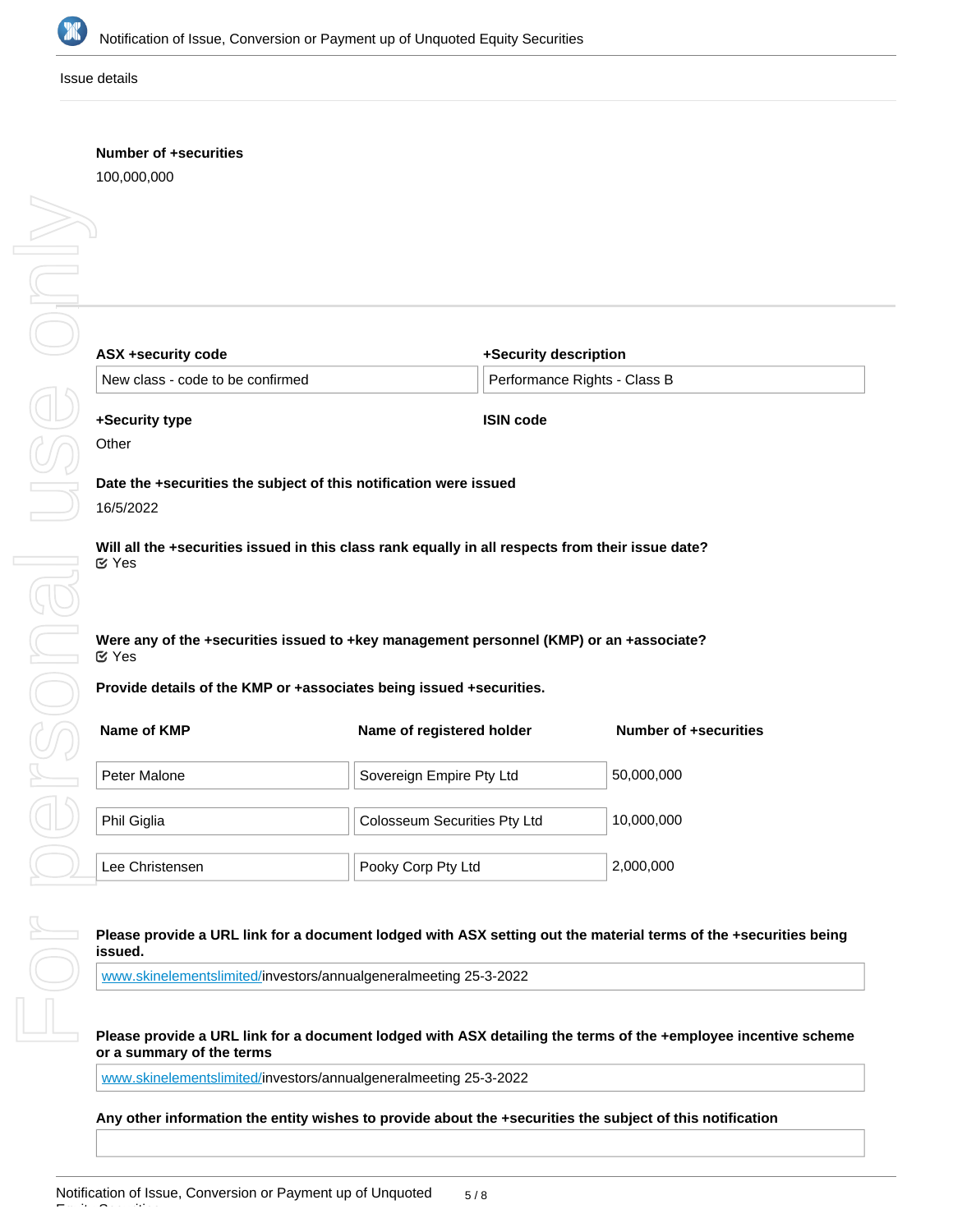

Issue details

**Number of +securities**

62,000,000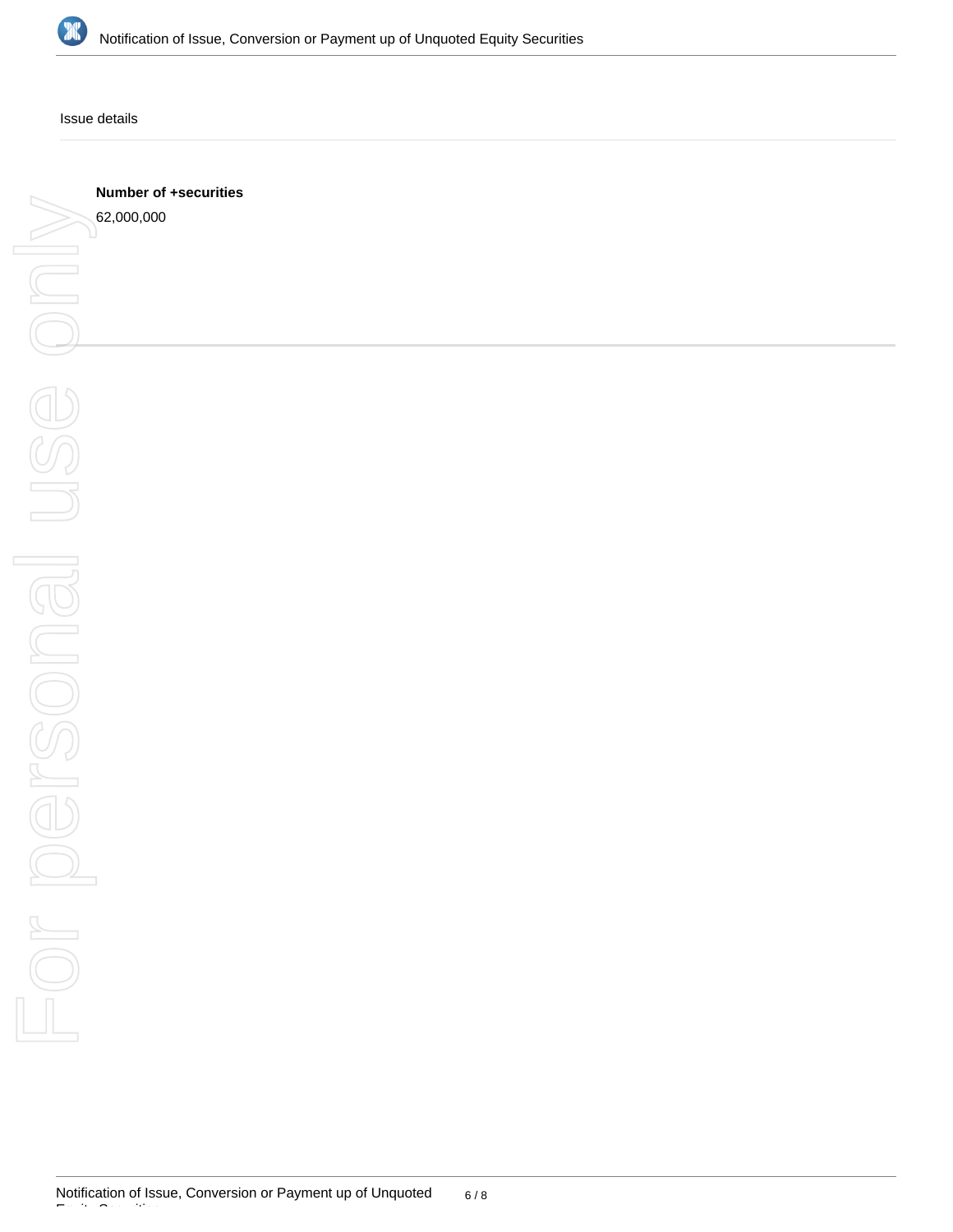

#### Part 4 - +Securities on issue

**Following the issue, conversion or payment up of the +securities the subject of this application, the +securities of the entity will comprise:**

**(A discrepancy in these figures compared to your own may be due to a matter of timing if there is more than one application for quotation/issuance currently with ASX for processing.)**

| ASX +security code and description         | Total number of<br>+securities on issue |
|--------------------------------------------|-----------------------------------------|
| SKNNE: ORDINARY FULLY PAID DEFERRED        | 25,298,484                              |
| SKNO: OPTION EXPIRING 15-MAR-2024 DEFERRED | 12,649,242                              |
| SKN: ORDINARY FULLY PAID                   | 433,227,266                             |

#### **4.2 Unquoted +Securities (Total number of each +class of +securities issued but not quoted on ASX)**

| 4.1 Quoted +Securities (Total number of each +class of +securities quoted)                         |                                                |
|----------------------------------------------------------------------------------------------------|------------------------------------------------|
| ASX +security code and description                                                                 | Total number of<br>+securities on issue        |
| SKNNE: ORDINARY FULLY PAID DEFERRED                                                                | 25,298,484                                     |
| SKNO: OPTION EXPIRING 15-MAR-2024 DEFERRED                                                         | 12,649,242                                     |
| SKN: ORDINARY FULLY PAID                                                                           | 433,227,266                                    |
| 4.2 Unquoted +Securities (Total number of each +class of +securities issued but not quoted on ASX) |                                                |
| ASX +security code and description                                                                 | <b>Total number of</b><br>+securities on issue |
| SKNAH: OPTION EXPIRING 15-MAR-2024 EX \$0.12                                                       | 26,000,000                                     |
| <b>SKNAG: PERFORMANCE RIGHTS</b>                                                                   | 47,000,000                                     |
| New class - code to be confirmed : Performance Rights - Class A                                    | 100,000,000                                    |
| New class - code to be confirmed : Performance Rights - Class B                                    | 62,000,000                                     |
|                                                                                                    |                                                |
|                                                                                                    |                                                |
|                                                                                                    |                                                |

Equity Securities